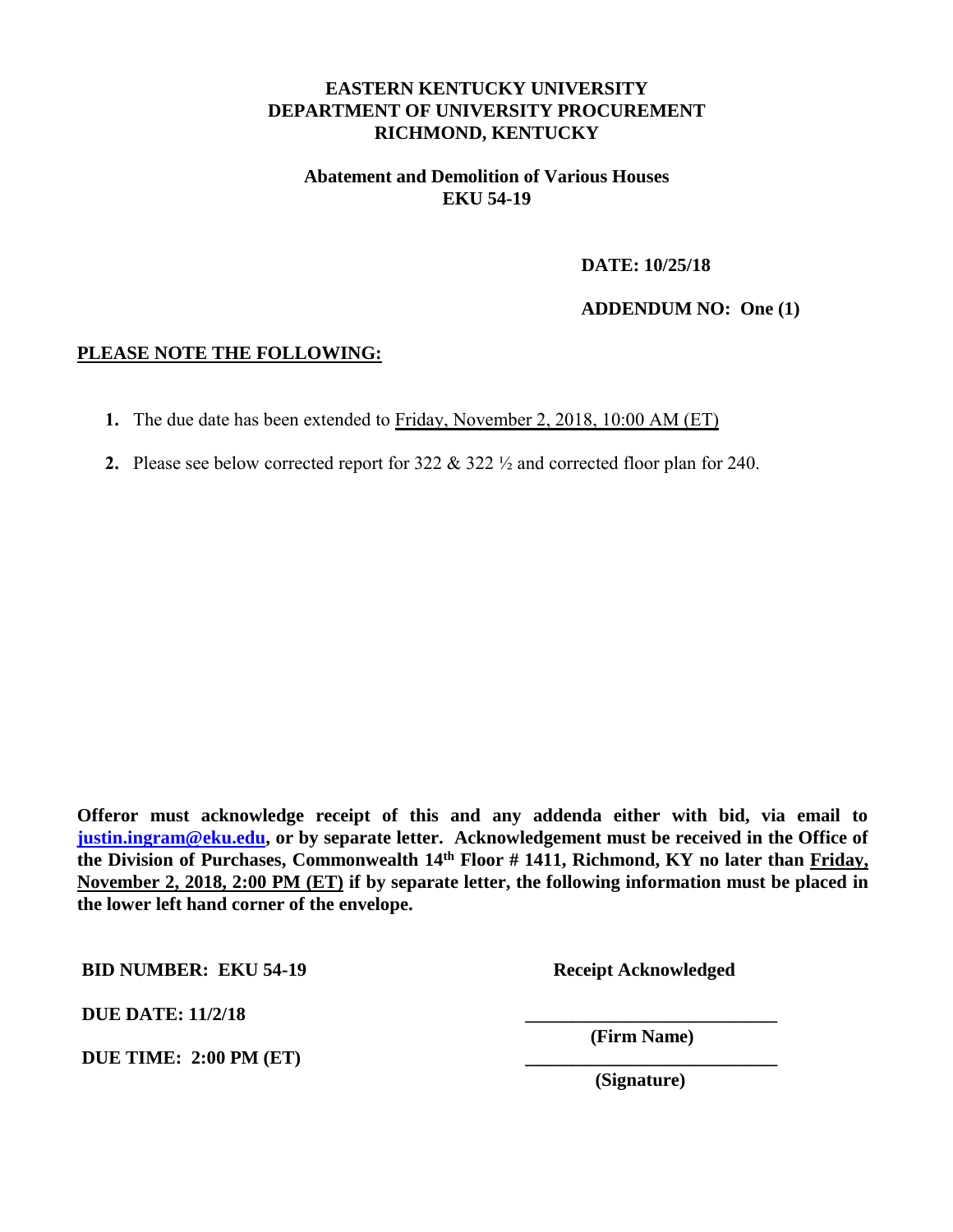# **Table of Contents**

## **Appendices**

- Appendix A Photograph Log<br>Appendix B Credentials
- 
- Appendix B<br>Appendix C Laboratory Report
- Appendix D Floor Plans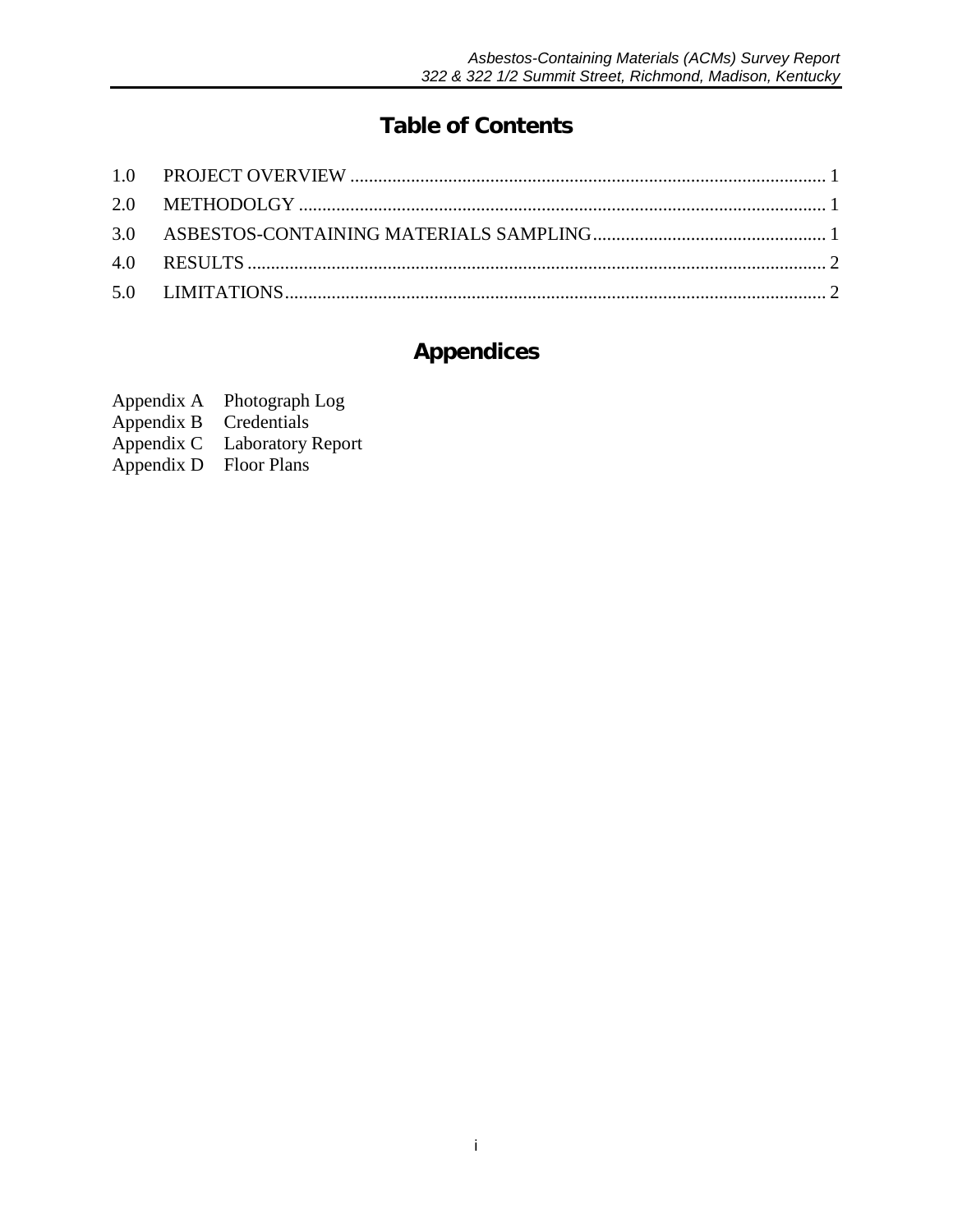## <span id="page-2-0"></span>**1.0 PROJECT OVERVIEW**

Palmer Engineering Company (Palmer) was retained by Eastern Kentucky University (EKU) to conduct an asbestos-containing materials (ACMs) survey in preparation for the demolition of properties located at 322 and 322 ½ Summit Street, Richmond, Kentucky. The two-story main residence (322 Summit Street), which is scheduled to be demolished, has a detached garage apartment (322 ½ Summit Street); the structures are comprised of siding, red brick, and a cement block foundation that includes the main residence basement and shingle roofing. Due to the age of the building and state regulations regarding demolition; sampling, reporting, and regulated removal and disposal must be conducted prior to demolition. In structures with known ACMs, there is a ten-day notice period.

Ms. Lee Carolan, a credentialed Asbestos Management Planner and Building Inspector under the U.S. Environmental Protection Agency (USEPA) regulations and by the Commonwealth of Kentucky, and Mr. Ralph Schuler, Jr., a certified asbestos building inspector, conducted sampling of the residential structure in Richmond, Kentucky, on February 14, 2017. Photographs of the structures are located in Appendix A. Copies of credentials for Ms. Carolan and Mr. Schuler are located in Appendix B.

## <span id="page-2-1"></span>**2.0 METHODOLGY**

Palmer conducted an initial inspection by walking through the structure to determine homogeneous areas and functional spaces and to review which materials would be sampled. For analysis, Palmer identified floor tiles and mastic; plaster ceilings and walls; carpet mastic; kitchen floor linoleum and mastic; kitchen sink insulation; plaster ceilings and walls; ceiling texture; insulation; shingles; and tape on the heating, ventilation and air-conditioning (HVAC) unit and ductwork in the basement. Palmer gathered the samples of suspected ACMs in sealable plastic bags and identified each bag with a unique sample identification number. The identification number, description, and location of the samples were entered on a chain-ofcustody (COC) form and packaged for shipment. The COC form included estimated quantities of each different type of material. The samples were sent via UPS to Scientific Analytical Institute, Inc. (SAI), located in Greensboro, North Carolina, for analysis by Polarizing Light Microscopy (PLM) (method EPA 600/ R-93/116 and 600/M4-82-020) and stereoscopic microscopy. SAI is an accredited asbestos laboratory under the National Voluntary Lab Accreditation Program (NVLAP). Copies of the SAI report and COC forms are located in Appendix C.

## <span id="page-2-2"></span>**3.0 ASBESTOS-CONTAINING MATERIALS SAMPLING**

Ms. Carolan and Mr. Schuler conducted sampling of the residential structures in Richmond, Kentucky, on February 14, 2017 at 322 and 322 ½ Summit Street.

The main residence is an approximate 4,075-square-foot, two-story building with shingled roofing, white siding, red brick, and a cement block basement. There is an approximately 750 square-feet garage apartment associated with the residence. The shingle roof of the garage was determined to be the same age as the house shingles. The main housing structure has two bedrooms on the first level with various living spaces such as a living room, parlor, dining room, den, kitchen, full bath, and sun room. The upstairs level has three bedrooms, a full bath, and a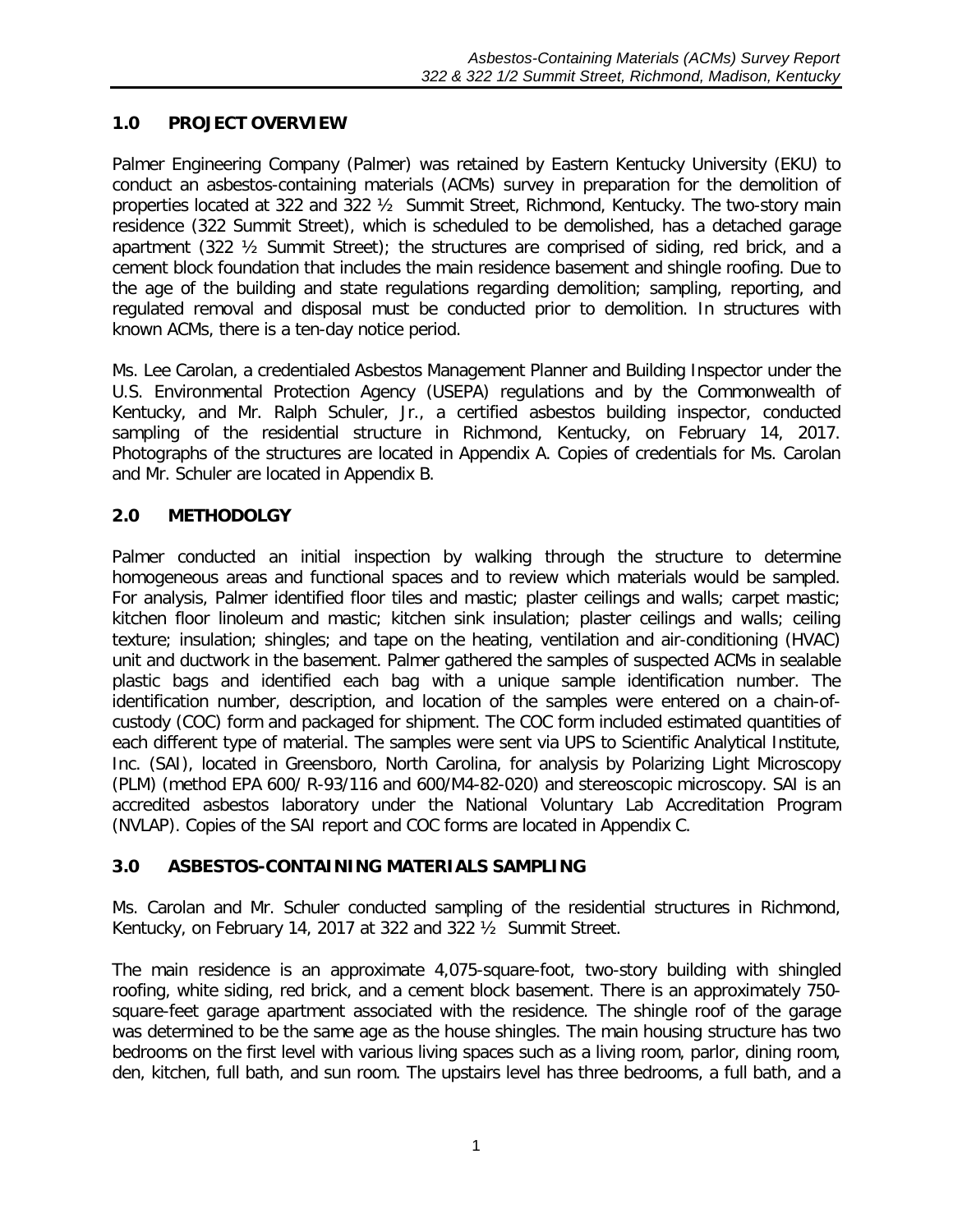hallway. The third floor houses the attic, and the basement had several crawl spaces containing the HVAC unit and associated ductwork.

The garage apartment had a kitchen/dining room combined with a large living room, utility room, closet, full bath, and bedroom. The apartment kitchen had linoleum over 9x9 tile which was found thoughtout the structure. The garage has siding on the exterior. Samples were taken from inside the residence as described above in the methodology section. ACMs were found in the residences as indicated in the table below.

| Sample<br>ID#                  | <b>Description</b>                                 | Location                                              | <b>Asbestos</b><br><b>Content and</b><br><b>Type</b> | Friable (F)<br>or<br><b>Nonfriable</b><br>(NF) | <b>Estimated</b><br><b>Square Feet</b><br>$({\rm ft}^2)^*/\rm cost**$ |
|--------------------------------|----------------------------------------------------|-------------------------------------------------------|------------------------------------------------------|------------------------------------------------|-----------------------------------------------------------------------|
| Samples 322-<br>$1 & 1-A$      | Red 9x9 tiles and<br>black 9x9 tile<br>mastic      | Kitchen floor,<br>bathroom, and stairs                | 3% & 4%,<br>Chrysotile<br>respectively               | NF                                             | 224 / \$5 per<br>sqft                                                 |
| Samples 322-<br>3, 322-4, 322- | Gray, white fibrous                                | <b>HVAC Tape</b><br>(basement)                        | 75% Chrysotile                                       | F                                              | 250+ linear feet<br>as one unit /<br>\$1,500-\$3,000<br>removal       |
| Presumed ACM<br>not sampled    | Black sprayed-on<br><i>insulation</i>              | Kitchen sink                                          | Likely 5%<br>Chrysotile                              | F                                              | Unit / \$50-100<br>removal                                            |
| $322 - 10$                     | Brown linoleum                                     | Upstairs bath                                         | 3% Chrysotile                                        | ΝF                                             | $60/$ \$5 per sqft                                                    |
| Sample 322 1/2                 | Red floor tile                                     | Kitchen                                               | 8% Chrysotile                                        | NF                                             | 176 / \$5 sqft                                                        |
| Sample 322 1/2<br>$-2, 2A$     | Green and black<br>9x9 tile and 9x9 tile<br>mastic | Living room, utility,<br>bedroom, closet, and<br>bath | $3\%$ & $8\%$ ,<br>Chrysotile<br>respectively        | ΝF                                             | 550 / \$5-\$10<br>sqft                                                |

*Table 1: Summary of ACM Results*

\*Quantities reflect the square footage of the associated floor coverings.

\*\*Cost is estimated.

## <span id="page-3-0"></span>**4.0 RESULTS**

The USEPA describes ACM as any material whose asbestos content is at least 1% by weight or higher. The USEPA defines friable ACMs as ACMs that can be reduced to a powder in a dry condition by hand pressure. ACMs were found to be present in the structure(s) and need to be abated by a certified Asbestos Abatement Contractor and properly disposed of in the appropriate landfill. Since the ACM results comprise over the 160 square feet of facility components, it is suggested that all areas found to contain ACMs be abated. The asbestos sampling lab report is attached in Appendix C. The floor plans for each structure are located in Appendix D.

#### <span id="page-3-1"></span>**5.0 LIMITATIONS**

Palmer's ACM survey and sampling conform to accepted environmental investigative practices and procedures. Even so, no ACM sampling can completely eliminate uncertainty about the property's potential for environmental problems. The findings of this report are based upon conditions that existed on the date of Palmer's site investigation and should not be relied upon to precisely represent conditions at any other time.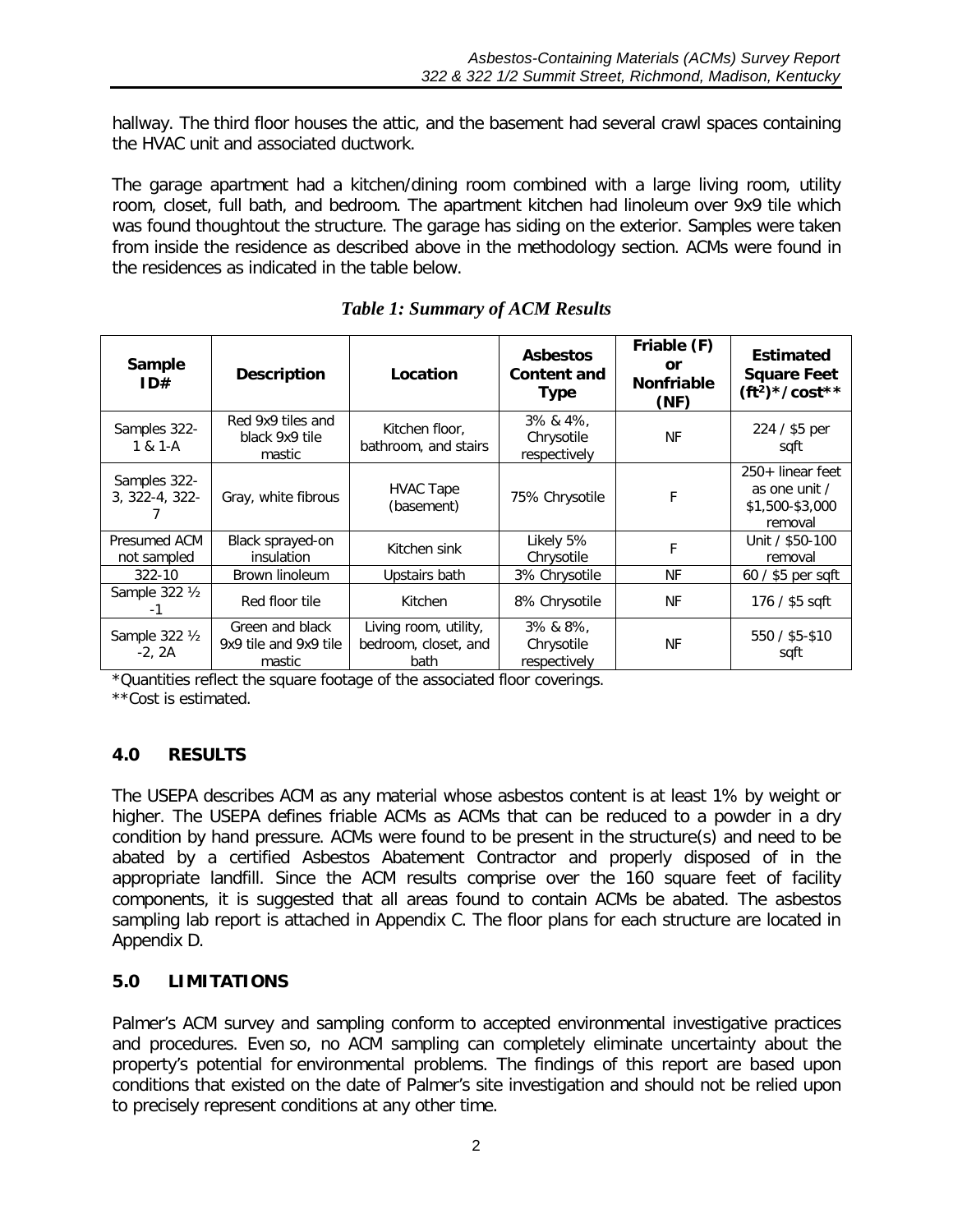Palmer has relied on some information provided by others in assessing the site; the information has not been independently verified. The cost included in the table is only meant to be an estimate therefore; the cost could change per square footage or per unit removal. This report is a prudent, reasonable evaluation of whether suspected contaminants are present on site as determined by methods of sampling and laboratory analysis reports. Palmer assumes no responsibility for conditions or information not practically reviewable or information that was not accurately disseminated by any party.

Palmer has prepared this report for the sole and exclusive use by EKU. This ACM report should not be relied upon by other parties without the express written consent of Palmer Engineering and EKU.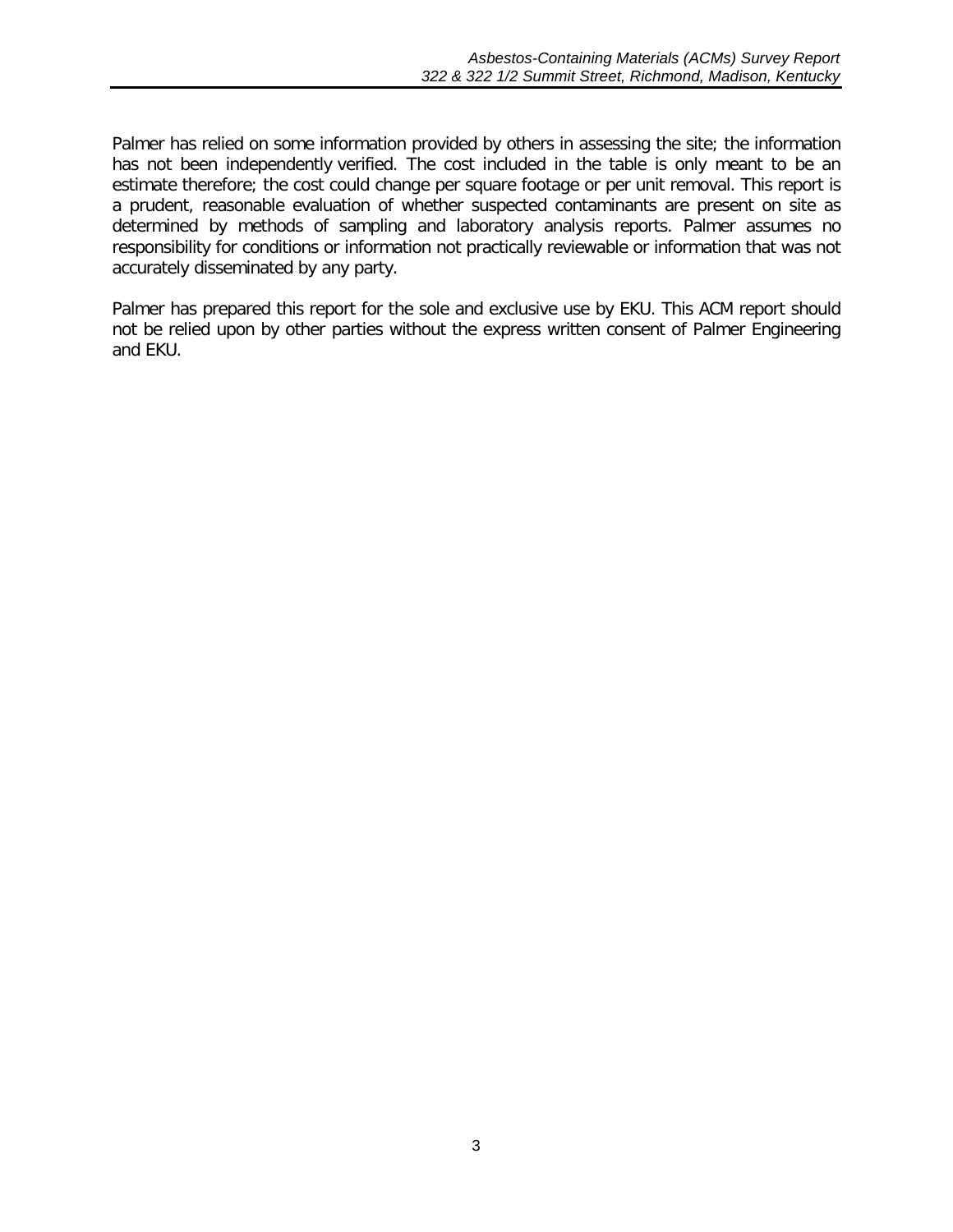

| <b>JOB</b><br>the contract of the contract of the contract of the contract of the contract of the contract of                                                                                                                 |                                                                                       |
|-------------------------------------------------------------------------------------------------------------------------------------------------------------------------------------------------------------------------------|---------------------------------------------------------------------------------------|
| SHEET NO.                                                                                                                                                                                                                     | OF<br>the contract of the contract of the contract of the contract of the contract of |
| CALCULATED BY THE STATE OF THE STATE OF THE STATE OF THE STATE OF THE STATE OF THE STATE OF THE STATE OF THE STATE OF THE STATE OF THE STATE OF THE STATE OF THE STATE OF THE STATE OF THE STATE OF THE STATE OF THE STATE OF | DATE <b>DATE</b>                                                                      |
| CHECKED BY THE CHARGE AND THE CHECKED BY                                                                                                                                                                                      | DATE                                                                                  |
| <b>DDO IECT NO</b>                                                                                                                                                                                                            |                                                                                       |

www.palmernet.com